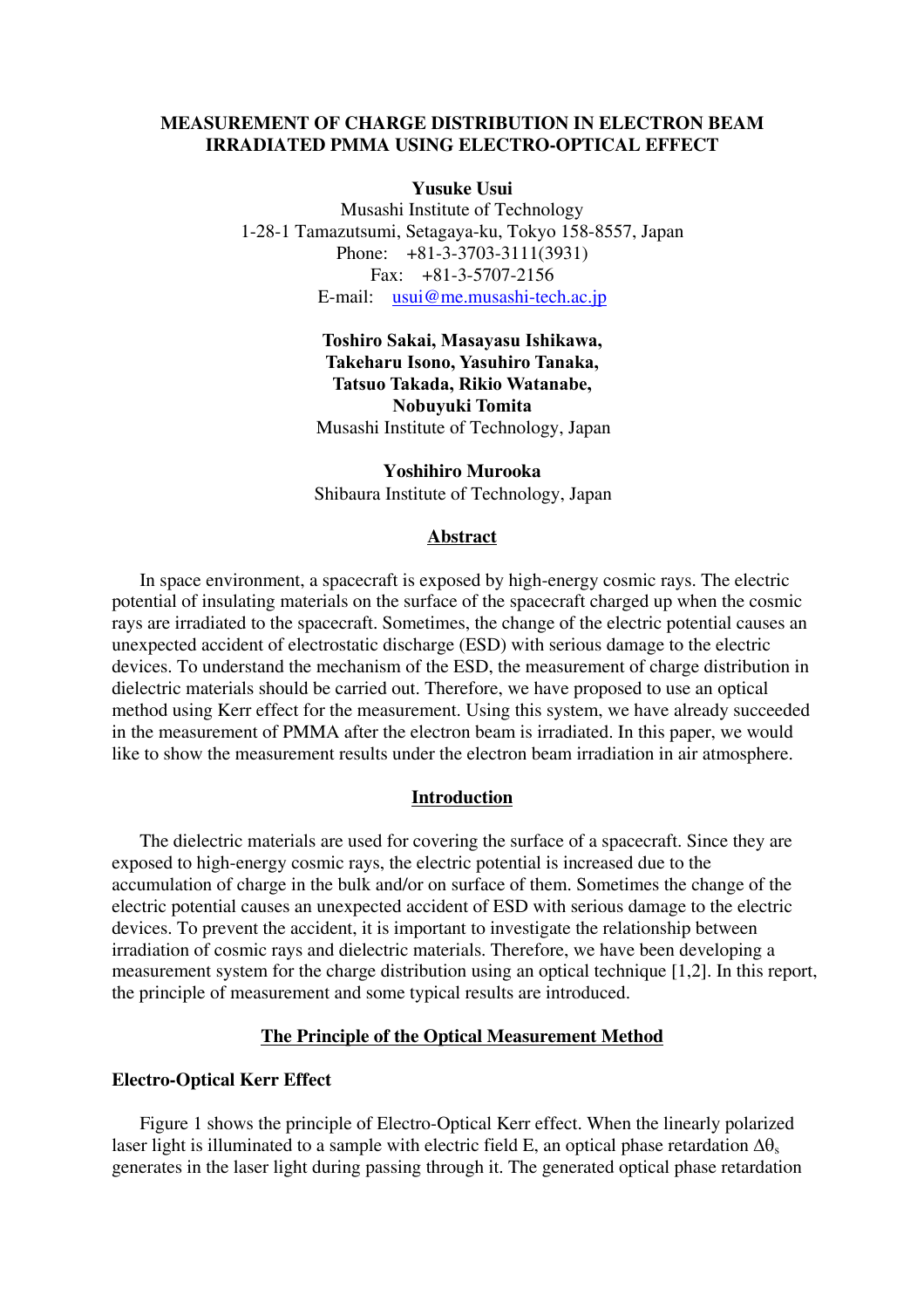$\Delta\theta_s$  is proportional to square of the electric field  $E^2$  as described in following equation,

$$
\Delta \theta_s(x) = \frac{2\pi l}{\lambda} \gamma E(x)^2 \tag{1}
$$

Where *l*, λ and γ are light path length in the sample, wavelength of the light and Kerr constant, respectively.



**Figure 1. The optical phase retardation**  ∆θ*s* **by Kerr effect** 

**Figure 2. Model to measure charge distribution using Kerr effect and Poisson's equation**

When the PMMA irradiated with electron beam, electric field  $E(x)$  generated by accumulated charges. Since the birefringence is induced due to the generation of dielectric anisotropy of permittivity, the passing light has the optical phase retardation  $\Delta\theta_s(x)$ . By measuring  $\Delta\theta_s(x)$ , electric field E(x) is calculated from following equation,

$$
E(x) = \pm \sqrt{\frac{\lambda}{2\pi l \gamma} \Delta \theta_s(x)} \tag{2}
$$

In the experiments, the wavelength  $\lambda$  is 633nm, distance *l* is 10mm and Kerr constant  $\gamma$  is  $1266 \times 10^{-24}$  m<sup>2</sup>/V<sup>2</sup> [3].

#### **Poison's Equation**

The charge density  $\rho$  is calculated by the electric field E. When the charges are assumed to be distribution in y-z plane as showing Fig.2, the relationship between charge density and electric field  $E(x)$  is expressed by following equations,

$$
div\mathbf{E} = \frac{\partial E_x(x, y, z)}{\partial x} + \frac{\partial E_y(x, y, z)}{\partial y} + \frac{\partial E_z(x, y, z)}{\partial z} = \frac{\rho}{\varepsilon}
$$
(3),

$$
\rho = \varepsilon \frac{d_x E(x, y, z)}{dy} \tag{4}
$$

Here, we used the value of 2.68 is used as the relative permittivity of PMMA.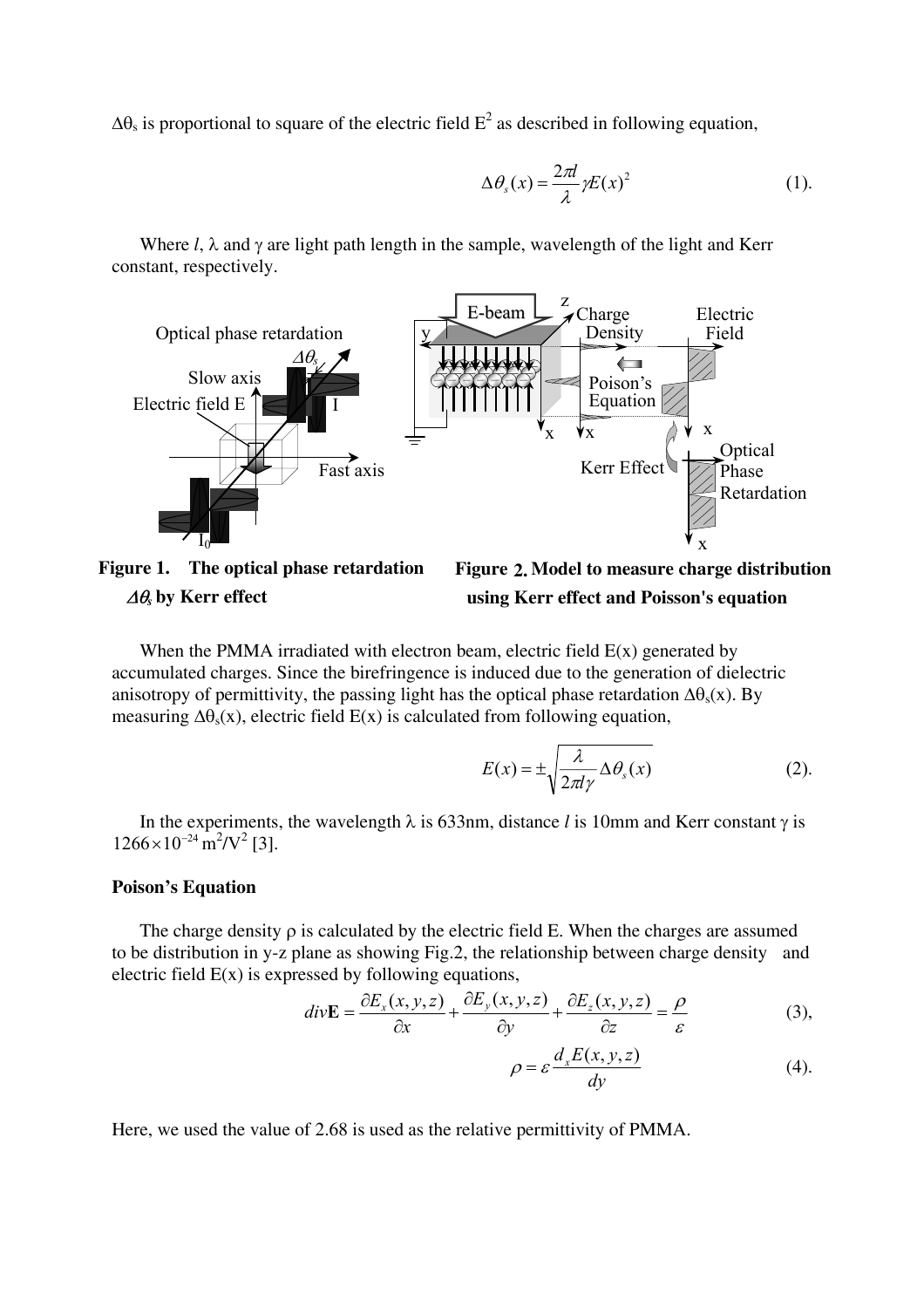#### **Measurement System**

## **Two-Dimensional Birefringence Measurement System**

Figure 3 shows a schematic diagram of two-dimensional birefringence measurement system. The optical phase retardation  $\Delta\theta_s(x,y)$  and the fast axis angle  $\phi_s$  of the sample are measured using this system  $[4,5]$ . The output light intensity  $I(x,y)$  is given by,

$$
I(x,y) = \frac{I_0(x,y)}{2} \left[ 1 + \left\{ \cos 2\phi_A - 2\sin 2\phi_s \sin 2(\phi_s - \phi_A) \sin^2 \frac{\Delta \theta_s(x,y)}{2} \right\} \cos \Theta \right] \quad (5).
$$



**Figure 3. Two-Dimensional Birefringence Measurement System** 

Where,  $\phi_A$  and  $\Theta$  are optical rotation angle rotated by 1/2  $\lambda$  plate and phase retardation modulated using BSO crystal, respectively. Modulated light intensities  $I^+(x,y)$ ,  $I^0(x,y)$ , and  $\Gamma(x, y)$  are described using following equations,

$$
I^+(x,y) = \frac{1}{2}\gamma(x,y)I_0(x,y)\left[1 + \left\{\cos 2\phi_A - 2\sin 2\phi_s \sin 2(\phi_s - \phi_A)\sin^2 \frac{\Delta\theta_s(x,y)}{2}\right\}\cos\Theta\right] - \sin 2(\phi_s - \phi_A)\sin\Delta\theta_s(x,y)\sin\Theta\tag{6},
$$

$$
I^{0}(x,y) = \frac{1}{2}\gamma(x,y)I_{0}(x,y)\left[1+\left\{\cos 2\phi_{A}-2\sin 2\phi_{s}\sin 2(\phi_{s}-\phi_{A})\sin^{2}\frac{\Delta\theta_{s}(x,y)}{2}\right\}\cos\Theta\right]
$$
(7),

$$
I^{-}(x,y) = \frac{1}{2}\gamma(x,y)I_{0}(x,y)\left[1 + \left\{\cos 2\phi_{A} - 2\sin 2\phi_{s}\sin 2(\phi_{s} - \phi_{A})\sin^{2}\frac{\Delta\theta_{s}(x,y)}{2}\right\}\cos\Theta\right] + \sin 2(\phi_{s} - \phi_{A})\sin\Delta\theta_{s}(x,y)\sin\Theta\right]
$$
(8).

Where I<sub>0</sub> and  $\gamma(x,y)$  are input light intensity and a parameter for the un-uniformity of output light intensity, respectively. From Eqs(6) and (8) the subtraction of  $\Gamma(x,y)$  from  $\Gamma^+(x,y)$ is given as,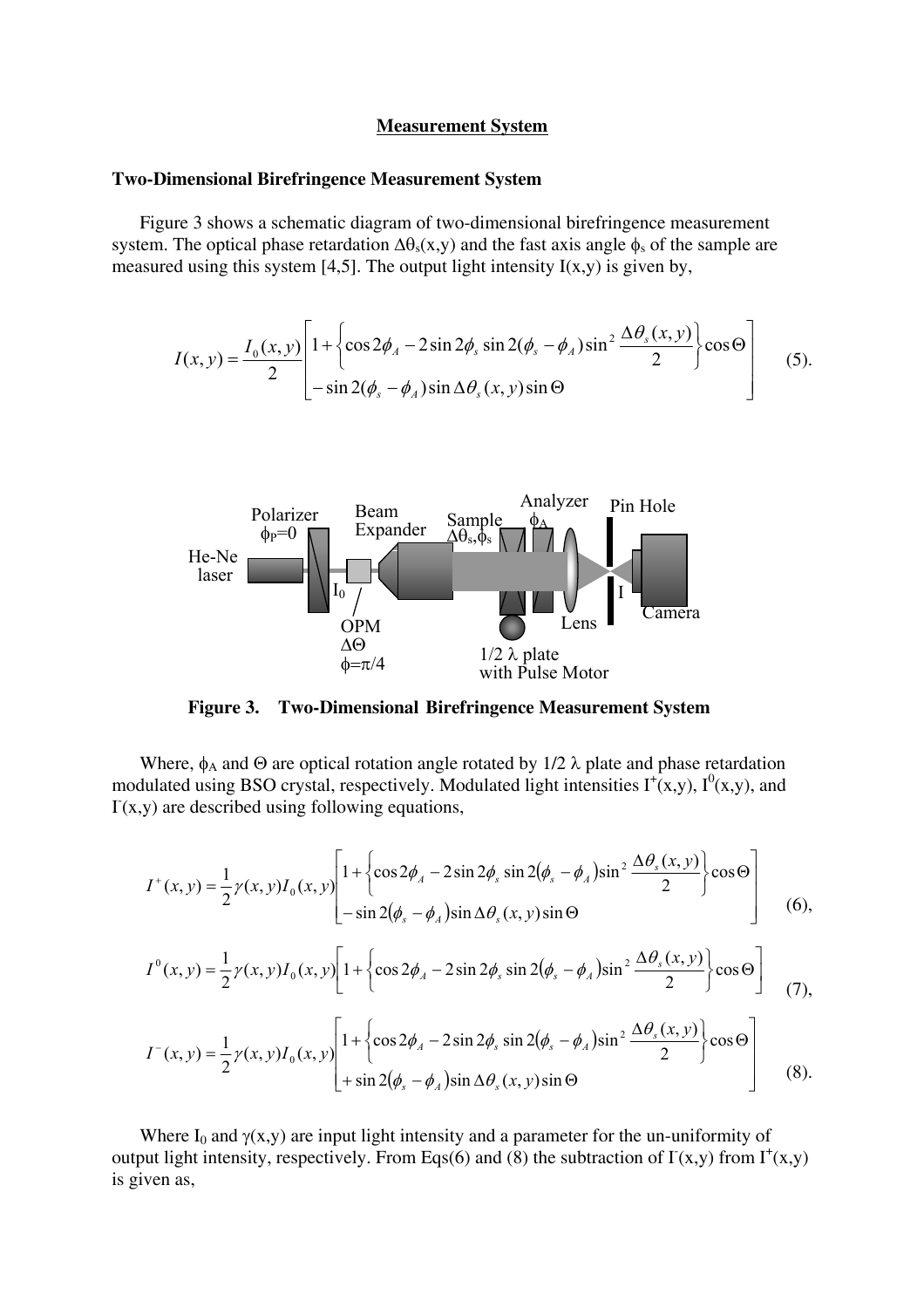$$
I^+(x, y) - I^-(x, y) = -I_0(x, y)\sin\Theta \cdot \sin 2(\phi_s - \phi_A)\sin \Delta\theta_s(x, y) \tag{9}.
$$

Here, we describe  $I_0(x,y) \sin\Theta$  and  $\sin 2(\phi_s - \phi_A) \sin \Delta \Theta_s$  as a system function I<sub>M</sub>(x,y) and an intrinsic function  $F(\Delta\theta_s,\phi_s)$ . From Eqs.(6), (7) and (8), the system function I<sub>M</sub>(x,y) and the intrinsic function  $F(\Delta\theta_s, \phi_s)$  are given as,

$$
I_M(x, y) = \frac{\sin \Theta}{1 - \cos \Theta} \{ I^+(x, y) + I^-(x, y) - 2I^0(x, y)\cos \Theta \}
$$
(10),

$$
F(\Delta \theta_s, \phi_s) = \frac{(I^-(x, y) - I^+(x, y))(1 - \cos \Theta)}{\sin \Theta(I^+(x, y) + I^-(x, y) - 2I^0(x, y)\cos \Theta)}
$$
(11).

When the optical rotation angle  $\phi_A$  was set  $\pm \pi/8$ rad, the intrinsic function F( $\Delta\theta_s$ , $\phi_s$ ) is given as,

$$
F_L(\Delta \theta_s, \phi_s) = \sin 2(\phi_s - \phi_{AL}) \sin \Delta \theta_s(x, y) \tag{12}
$$

$$
F_R(\Delta \theta_s, \phi_s) = \cos 2(\phi_s - \phi_{AL}) \sin \Delta \theta_s(x, y) \tag{13}
$$

Therefore, using Eqs.(12) and (13), the optical phase retardation  $\Delta\theta_s$  and the fast axis angle  $\phi_s$  are given as,

$$
\Delta \theta_s(x, y) = \sin^{-1} \sqrt{F_R(\Delta \theta_s, \phi_s)^2 + F_L(\Delta \theta_s, \phi_s)^2}
$$
(14),

$$
\phi_s = \left(\frac{1}{2}\tan^{-1}\frac{F_L(\Delta\theta_s, \phi_s)}{F_R(\Delta\theta_s, \phi_s)}\right) + \phi_{AL}
$$
\n(15).

## **The Electron Beam Irradiation**

When the sample is irradiated with electron beam, the birefringence generates in the sample. The test sample used were a rectangle PMMA with the size of 10mm in height, 20mm in width and 10mm in depth, respectively as shown in Fig.4. Thin conductive layers are put on top and bottom surfaces of the test sample. The electron beam with the current density of  $35nA/cm<sup>2</sup>$  was irradiated to the sample with energy of 1.5MeV for 60 seconds in air atmosphere. The measurement of the birefringence is carried out during electron beam irradiation and after irradiation.



**Figure 4. The shape of sample and measurement view range**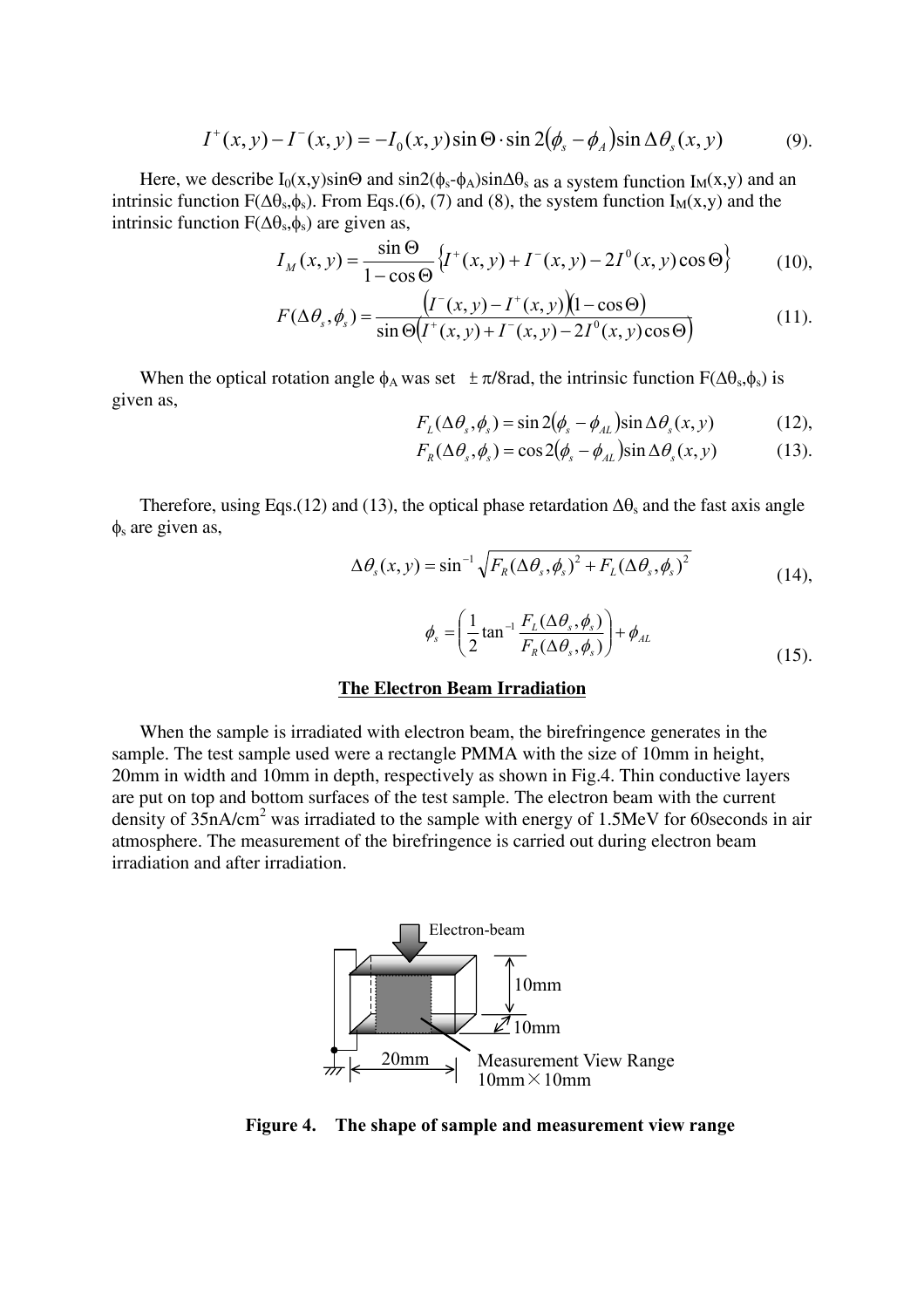## **Result and Discussion**

Figure 5 shows two dimensional phase retardation distributions  $\Delta\theta_s(x,y)$  in PMMA during and after electron beam irradiation to the sample. With increase of irradiation time, a dark line that indicates the retardation is nearly zero is getting clear at the depth of ca 3.3mm from the irradiation surface.

Figure 6 shows the time dependent of the retardation distribution around the center of the sample. It is found that the bottom of the curves are located at ca 3.3mm from irradiation surface. Since the sensitivity of the system is too high, some of the value of the retardation  $\Delta\theta_s$  exceeds the measurement limit. On the other hand, the birefringence behavior immediately after the start of the electron beam irradiation is observed because of the high sensitivity of this measurement system. The optical phase retardation  $\Delta\theta_s$  before the electron beam irradiation is due to the originally remaining stress (photoelastic effect).

Figure 7 shows the time dependent charge density distribution in PMMA sample during and after electron beam irradiation. The results shown in figure 7 are calculated using equation (1)-(10). It is found that the negative charge is increasing at 3mm depth with increase of electron beam irradiation time. After irradiation, it is found that the accumulated negative charge gradually decreases. Judging from the results, it seems that the electro-optical method is applicable to the measurement of charge distribution in electron beam irradiated sample during irradiation.

## **Conclusion**

We succeeded in the measuring of the charge density  $\rho$  in PMMA during and after electron beam irradiation. A typical result clearly shows the negative charge accumulation and its decay in electron beam irradiated PMMA sample.

#### **Acknowledgement**

This work was partly supported by the Inter-University Program for the Joint Use of JAERI Facilities.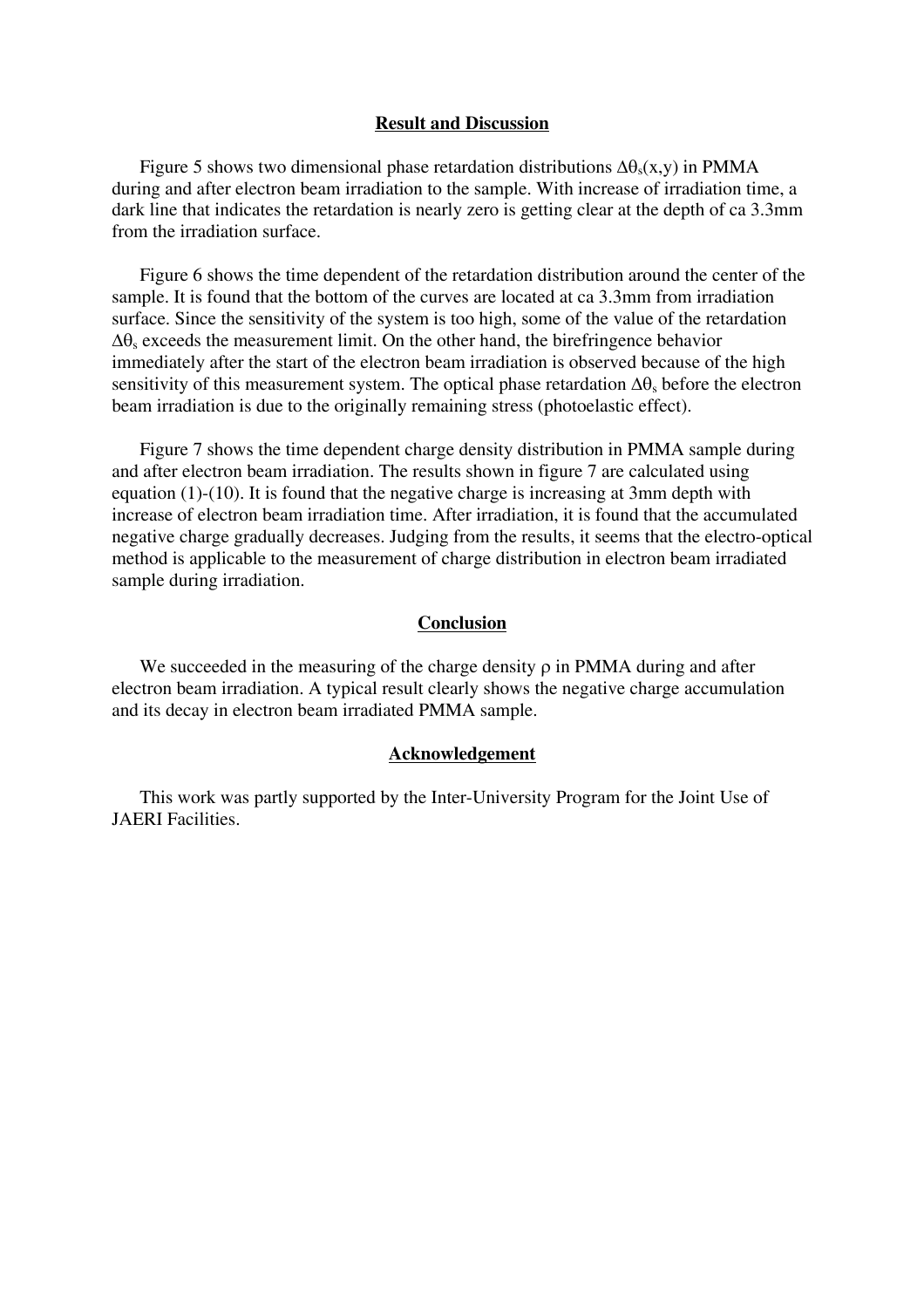

**Figure 5. The two-dimensional distribution of retardation in PMMA sample**



**Figure 7. Charge density calculated using Poison's equation**